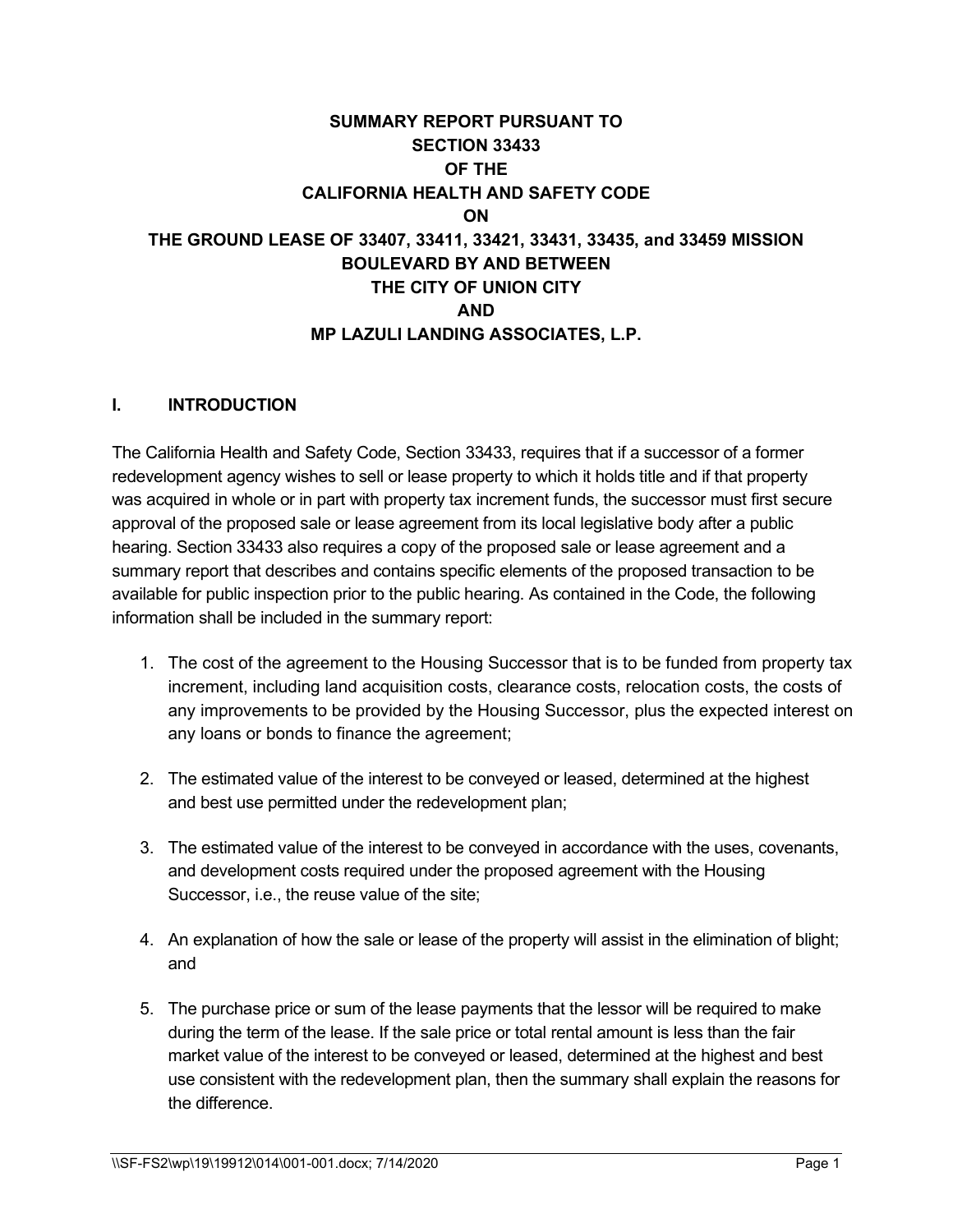This report outlines the salient parts of the lease agreement (Agreement) and the Disposition, Development, and Loan Agreement (DDLA) to be entered into by and between the City of Union City (City) and MP Lazuli Landing Associates, L.P. (Developer)<sup>[1](#page-1-0)</sup> for the lease of the subject property. An affiliate of MidPen Housing Corporation is the Managing General Partner of the Developer. This report is being prepared due to the fact that property tax increment funds from the former Redevelopment Agency of the City of Union City (RDA) were used to acquire the parcels that comprise the site between 2002 and 2003.

This report is based upon information in the proposed Agreement and is organized into the following five sections:

- **1. Summary of the Proposed Agreement** This section includes a description of the property, the proposed development and the major responsibilities of the City and the Developer.
- **2. Cost of the Agreement to the City** This section outlines the cost of the Agreement to the City for costs that have been funded with property tax increment funds. It presents the terms of the property's lease and sets forth the net cost of the Agreement to the City.
- **3. Estimated Value of the Interest to be Conveyed** This section summarizes the value of the property to be leased to the Developer.
- **4. Consideration Received and Reasons Therefore** This section describes the value of the payments to be made by the Developer to the City. It also contains a comparison of the purchase price and the fair market value at the highest and best use consistent with the redevelopment plan for the interests conveyed.
- **5. Provision of Very Low, Low, or Moderate-Income Housing This section demonstrates** how the lease/sale of the property will provide housing for Very Low-, Low-, or Moderate-Income persons.
- **6. Elimination of Blight** This section demonstrates how the Project satisfies the blight elimination criteria imposed by Section 33433 through the provisions of housing for Very Low- to Moderate-Income persons.

<span id="page-1-0"></span><sup>1</sup> The DDLA is being executed between the City of Union City and MidPen Housing Corporation. Per the terms of the DDLA, MidPen will assign the DDLA to MP Lazuli Landing Associates, L.P.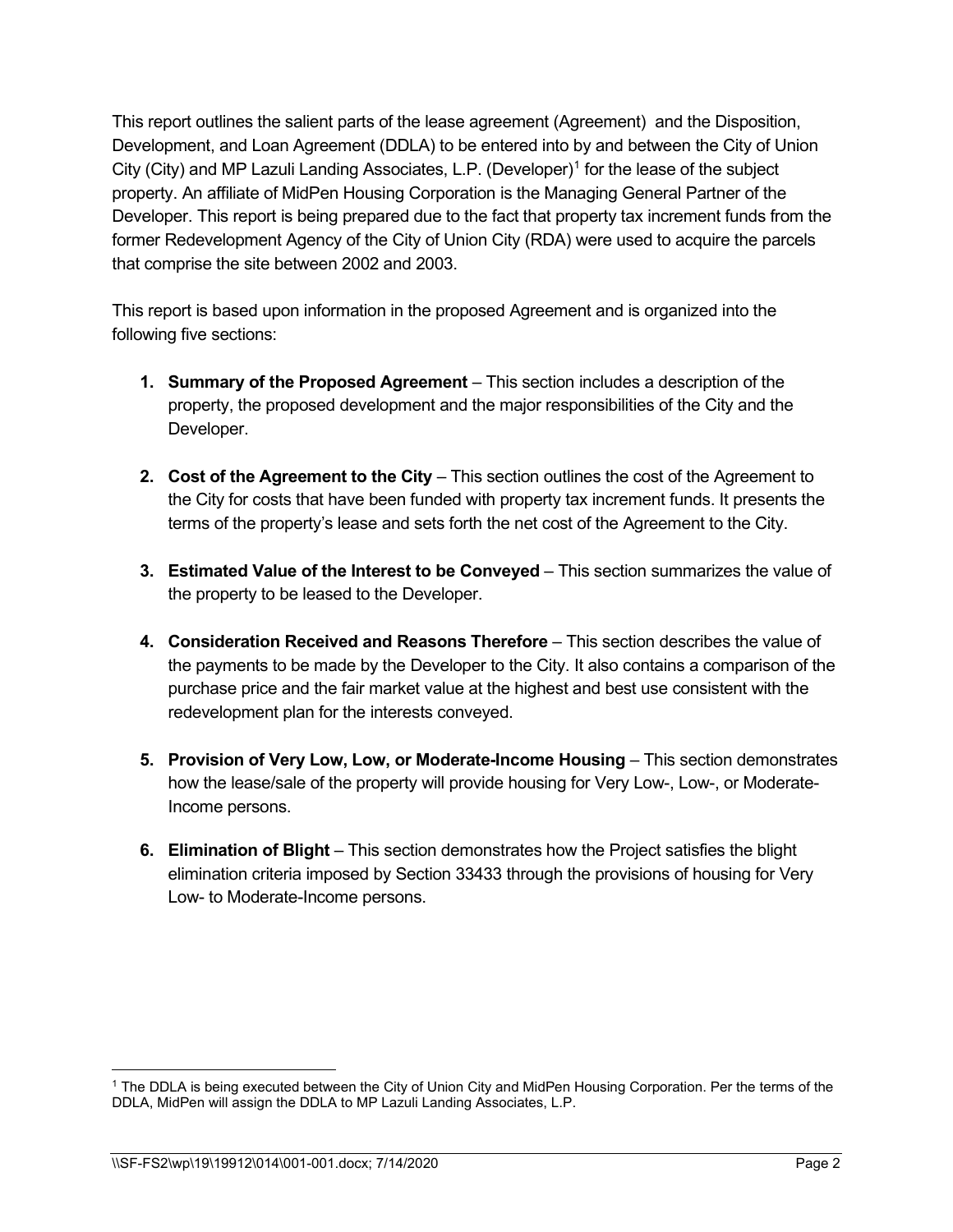#### **II. SUMMARY OF THE PROPOSED AGREEMENT**

# **A. Description of the Property, Project, and Lease**

#### *The Property*

The subject property is a 1.65-acre block bounded by Mission Boulevard, D Street, E street and 2<sup>nd</sup> Street. The property is comprised of six parcels as follows:

| 486-0003-034-03 |
|-----------------|
| 486-0003-034-04 |
| 486-0003-035-00 |
|                 |

The 71,835 square foot property is vacant, level, fully served with utilities, and has street access on all sides.

The property's parcels were acquired by the RDA in 2002 and 2003 with proceeds from a 1999 bond issue secured by property tax increment. Upon the dissolution of Redevelopment, the property was transferred at no cost to the City of Union City pursuant to the Long-Range Property Management Plan (LRPMP).

In January 2018, a Request for Proposals (RFP) was issued by the City to solicit proposals for developing the site with a minimum of 60 units of 100 percent affordable family housing. Proposals were required to include integrating joint offices for Centro de Servicios (CDS) and Youth and Family Services (YFS) into the housing development. Nine housing providers submitted proposals and in May 2018 the City Council chose MidPen Housing Corporation as the master developer for the property.

On August 15, 2018, the City executed an Exclusive Negotiating Rights Agreement (ENRA) with MidPen.

#### *Project Description*

As proposed, the Developer will develop the subject site with 81 rental apartments, 6,319 square feet of space for the non-profit and City office users, and 121 parking spaces. The building will be 4 stories, with residential units and commercial space wrapped around a parking podium. The gross building area (excluding parking) will be approximately 98,000 square feet. The project will offer 21 one-bedroom units, 37 two-bedroom units, and 23 three-bedroom units with units ranging from 559 to 1,240 square feet and averaging 874 square feet.

All units, excluding one unit for a property manager, will be restricted affordable units pursuant to regulatory agreements with the City and other public agencies. The affordability covenants are detailed in Section II.B.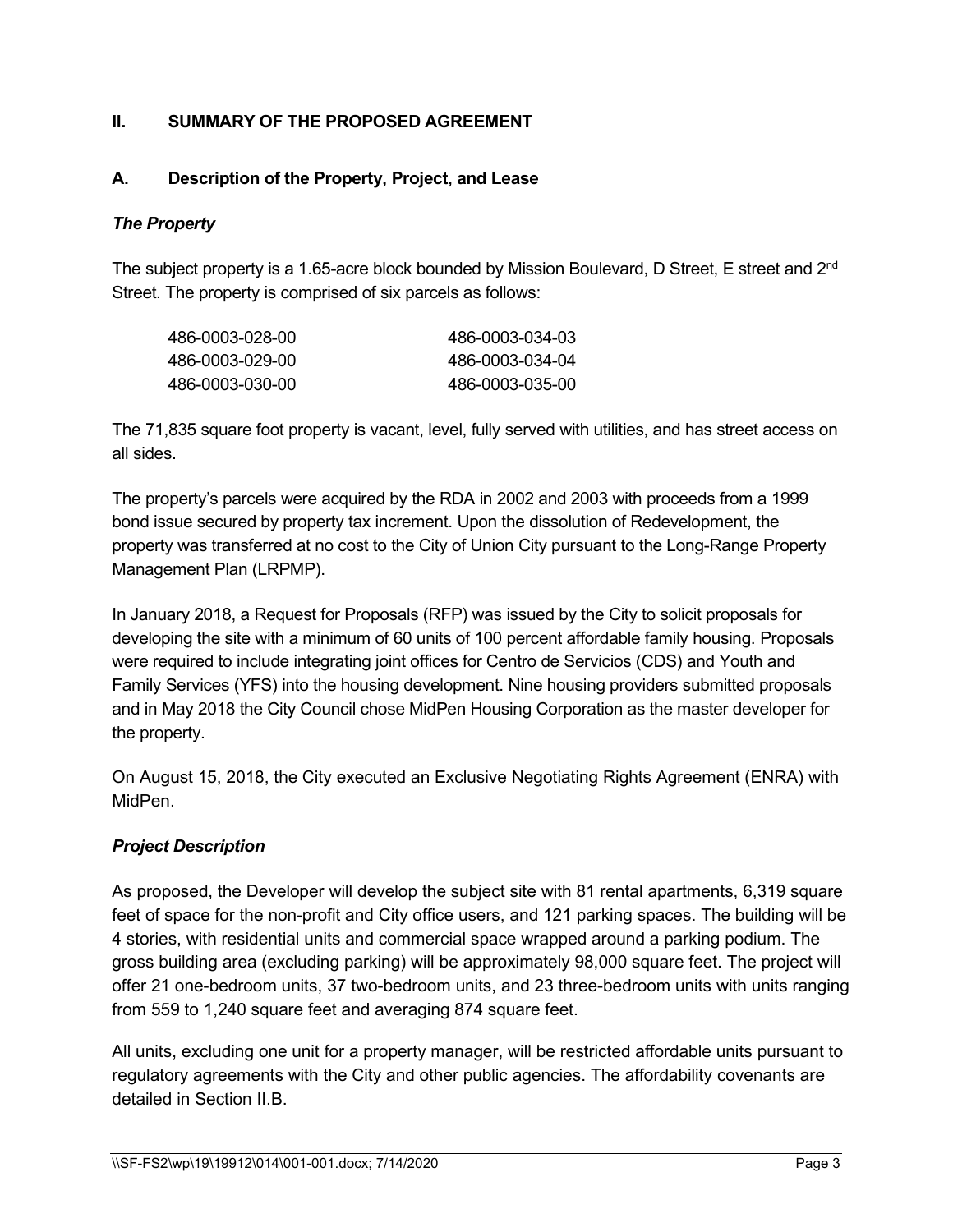#### *The Lease*

The Lease term will be 99 years. The lease rate will be \$1.00 per year. If and when the forty-one (41) units that are not subject to the City Regulatory Agreement but are subject to a regulatory agreement with the California Tax Credit Allocation Committee (TCAC) for an initial period of 55 years are no longer subject to affordability covenants, then the lease rate shall be reset based on the fair market value of the remaining leasehold interest. The fair market value will be established by an independent appraiser.

#### *City Loan*

The City will be providing the project with a \$5,034,924 million loan that will be available to fund construction costs and will roll over into a permanent loan<sup>[2](#page-3-0)</sup>. This loan will be funded by three sources, as follows:

- **52,434,924 of housing in-lieu funds and proceeds from the sale of property (11th Street** lot);
- **51.1 million of proceeds from housing bonds issued in 2015; and**
- **51.5 million of housing tax increment funds.**

The term of the City loan is 55 years<sup>[3](#page-3-1)</sup> and it will carry a 0% rate of interest. During the 55-year term, the loan shall be repaid from a portion of net cash flow or "residual receipts" generated by the Project. Under the terms of the agreement, the public lenders will receive 75% of the project's residual receipts and 25% will be allocated to the Developer. The \$5.03 million City Loan represents 15% of funding from public lenders. Therefore, the City will receive 15% of 75% of the project's annual residual receipts as repayment for the entire City Loan, of which 52% will represent repayment for the \$2.6 million portion of the City Loan funded by tax increment. The project's annual "residual receipts" is defined as: the project's annual net operating income less payment of: 1) debt service on the first mortgage; 2) asset management fee of \$7,000 per year (+ escalations); and 3) Partnership fee of \$18,000 per year (+ escalations). Under the terms of the agreements, 25% of the project's annual residual receipts accrues to the owner.

In addition to receiving a share of annual residual receipts, the City is also entitled to receive a special one-time payment equal to its pro rata share of any net proceeds that are derived from permanent financing secured for the project.

Any remaining balance after the City's share of residual receipts shall be due and payable at the end of the 55-year loan term.

<span id="page-3-0"></span><sup>2</sup> Up to \$2,345,000 of the City Loan may be used for predevelopment costs.

<span id="page-3-1"></span><sup>&</sup>lt;sup>3</sup> The loan period commences when the project receives a certificate of occupancy.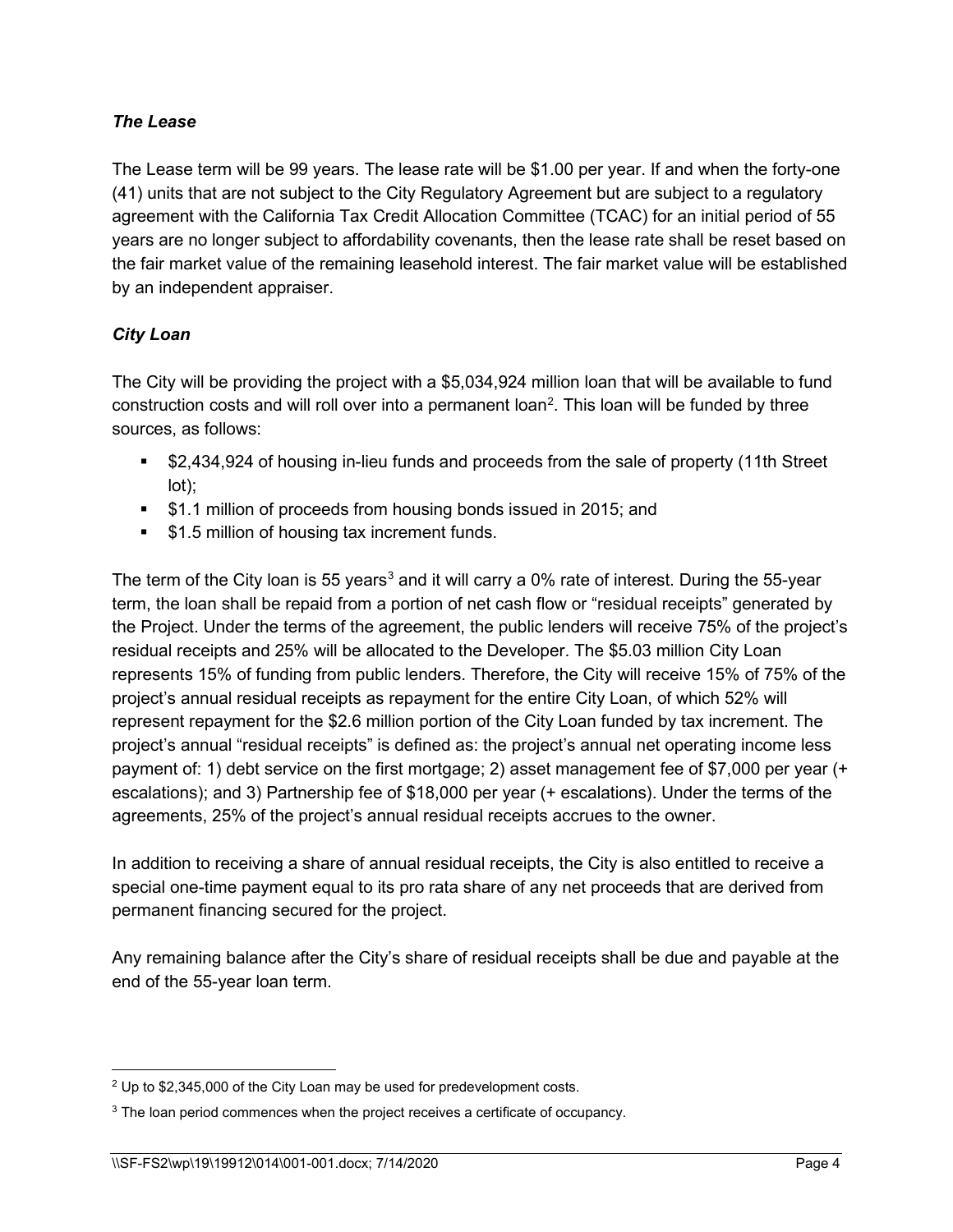#### *Additional City Assistance*

The City will be providing the project with additional assistance, which is not being funded from property tax increment, as follows:

- \$1.8 million grant to be used to build the ground floor office spaces to be leased to the City for the City's Youth and Family Services Department and to Centro De Servicios, which is a local non-profit organization.
- A commitment of the City's allocation of Alameda County A-1 bond funds in the amount of \$8,787,121 to the project.

# **B. Household Income and Unit Rent Restrictions**

Eighty (80) of the units will be subject to long-term affordable housing deed restrictions that limit the income of eligible households and the maximum rent that can be charged on the units. Thirty nine (39) units will be restricted for 99-years by the Regulatory Agreement between the City and the Developer<sup>[4](#page-4-0)</sup>. All eighty (80) units will initially be restricted by a regulatory agreement between the Developer and TCAC for a period of not less than 55 years.

As the following chart indicates, during the first 55 years of the regulatory period, sixteen (16) units will be restricted to households earning no more than 20% of the Area Median Income (AMI), eighteen (18) units will be restricted to households earning no more than 40% of the AMI, eighteen (18) units will be restricted to households earning no more than 50% of the AMI, twentytwo (22) units will be restricted to households earning no more than 60% of the AMI and six (6) units will be restricted to households earning no more than 80% of the AMI. On average, the Project will serve Very Low-Income households, with an average affordability level approximating 47% of the AMI.

|                    | <b>Extremely Low-</b> | Very Low-           | Very Low-           | Low Income    | Low Income    |              |
|--------------------|-----------------------|---------------------|---------------------|---------------|---------------|--------------|
|                    | <b>Income Units</b>   | <b>Income Units</b> | <b>Income Units</b> | Units (60% of | Units (80% of | <b>Total</b> |
|                    | 20% of AMI)           | 40% of AMI)         | (50% of AMI)        | AMI)          | AMI)          | <b>Units</b> |
| 1-Bed              | 13                    |                     |                     |               |               | 21           |
| 2-Bed              |                       | 10                  | 10                  | 11            |               | 36           |
| 3-Bed              |                       | 5                   | 6                   | 9             |               | 23           |
| Unrestricted       |                       |                     |                     |               |               |              |
| Mngr. Unit         |                       |                     |                     |               |               |              |
| <b>Total Units</b> | 16                    | 18                  | 18                  | 22            |               | 81           |

<span id="page-4-0"></span><sup>4</sup> The Regulatory Agreement provides that the affordability covenants will terminate on the earlier of (1) the termination of the Ground Lease or (2) 99 years from the issuance of the Certificate of Occupancy for the Project.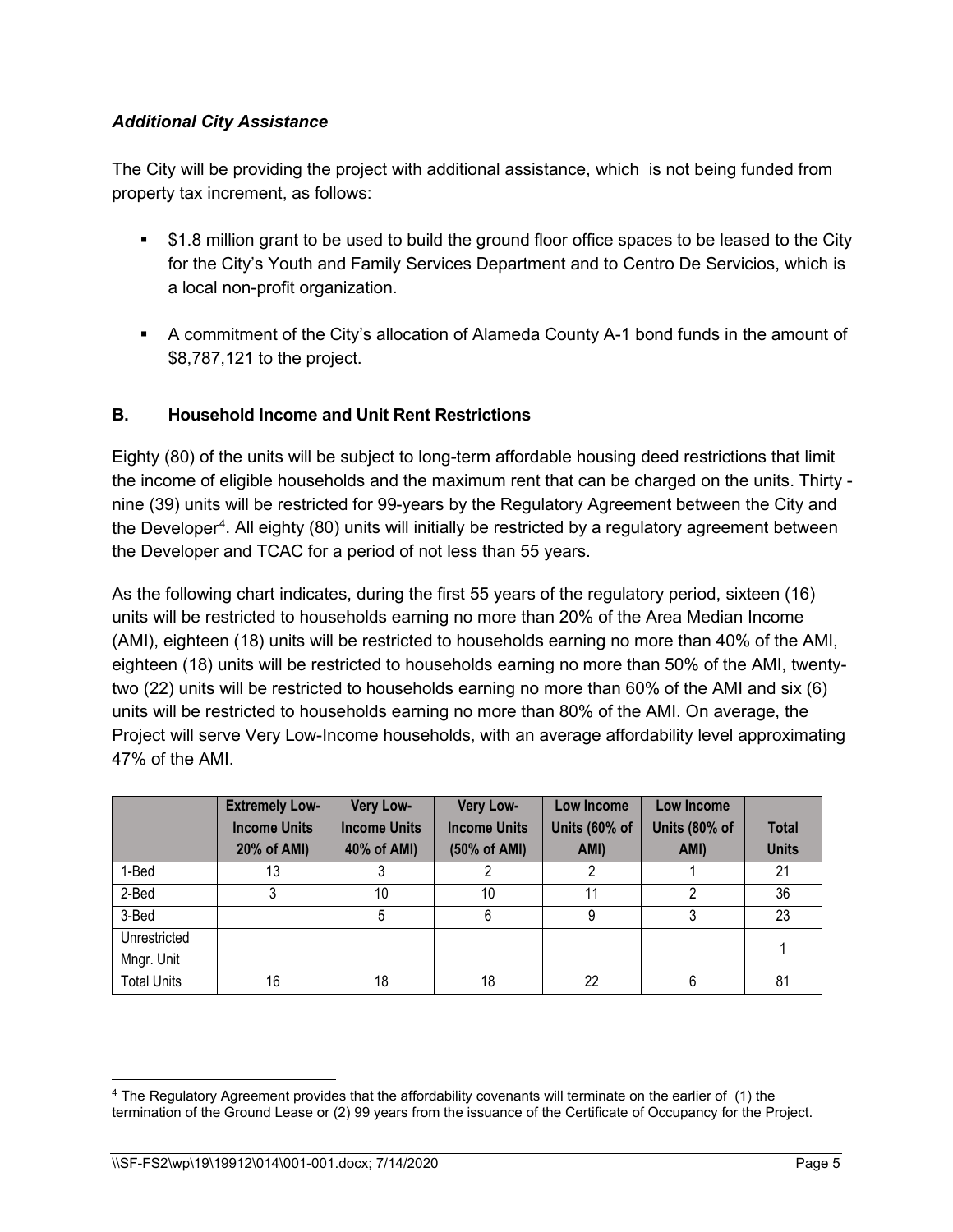If the TCAC Regulatory Agreement expires prior to the expiration of the City's 99-year regulatory term, then the affordable housing limits on the 39 City-regulated units may change. At that time and if necessary for the Project to be financially feasible, the maximum income of eligible households to occupy the units may be increased to no more than 80% of the AMI and monthly rental rates may be increased to an amount necessary to make operation of the Project financially feasible. However, in no event will the rental rate of any City-restricted unit exceed 30% of 60% of the AMI divided by 12 for a household size appropriate to the unit, less a reasonable utilities allowance.

# **C. City Responsibilities**

The City (Lessor) is responsible for:

- 1. Leasing the property and improvements to the Developer for a term of 99 years. At the end of the lease term, the property and improvements will revert to ownership by the City.
- 2. Providing a \$5.03 million construction/permanent loan. The loan will carry an interest rate of 0% and will be repaid from a portion of the project's annual residual receipts. The remaining balance of the loan will be due and payable upon the termination of the 55-year loan period.
- 3. Providing a \$1.8 million grant to be used to build the ground floor office spaces to be subleased to the City for the City's Youth and Family Services Department and to Centro De Servicios, which is a local non-profit organization, and/or other nonprofit and community organizations as determined by City.
- 4. Subleasing approximately 6,300 square feet of the ground floor office space to be occupied by the City's Youth and Family Services Department and Centro De Servicios and/or other nonprofit and community organizations as determined by City in accordance with the terms specified in the DDLA.
- 5. Committing the City's allocation of Alameda County A-1 bond funds in the amount of \$8,787,121 to the project.
- 6. Reviewing the annual occupancy compliance reports to be submitted by the Developer.

# **D. Lessee Responsibilities**

MP Lazuli Landing Associates, L.P. (Lessee) is responsible for:

1. Obtaining approximately \$76 million of equity and financing commitments in addition to the funding to be provided by the City to fund the Project's development. It is anticipated that funding obligations will be obtained from the syndication of Low-Income Housing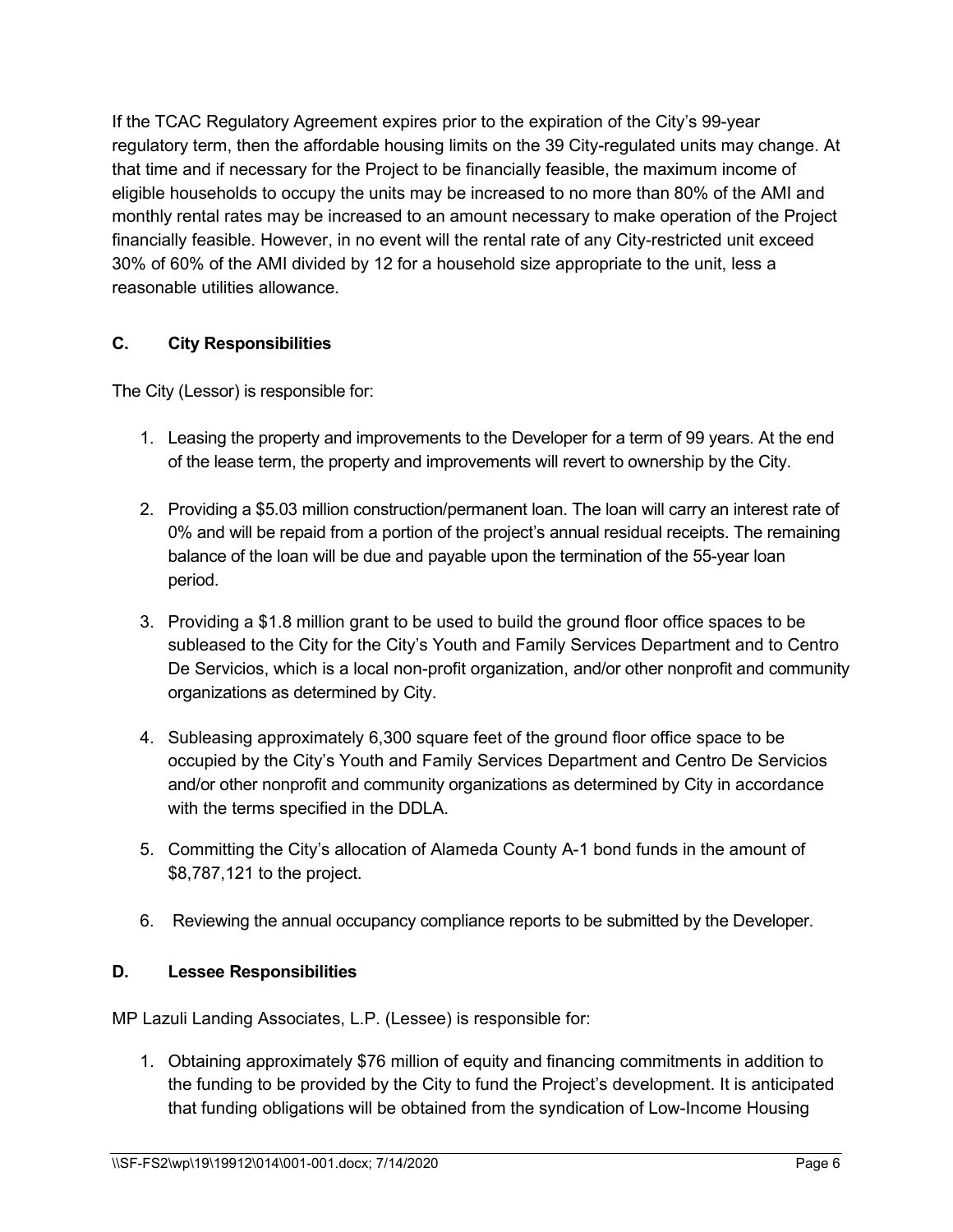Tax Credits, a permanent lender, HCD Infrastructure Infill Grant and Strategic Growth Council Affordable Housing and Sustainable Communities programs, Alameda County, the General Partner and other funding sources.

- 2. Developing the Project.
- 3. Leasing the 6,300 square feet of ground floor office space to the City for the City's Youth and Family Services Department and to Centro De Servicios, and/or other nonprofit and community organizations as determined by City.
- 4. Managing the project and maintaining the property and improvements.
- 5. Ensuring compliance with the affordability covenants described in Section IIB.
- 6. Annually submitting an annual report to the City detailing the property's compliance with the rent and occupancy restrictions.
- 7. Submitting annual residual receipts loan payments in accordance with the terms of the DDLA.
- 8. Paying the City annual ground rent during the 99-year lease term.
- 9. Meeting all terms, responsibilities and conditions identified in the lease agreement with the City.
- 10. Repaying any outstanding balance on the City's loan no later than 55 years after conversion to the permanent loan. The loan is anticipated to become due and payable in year 2078.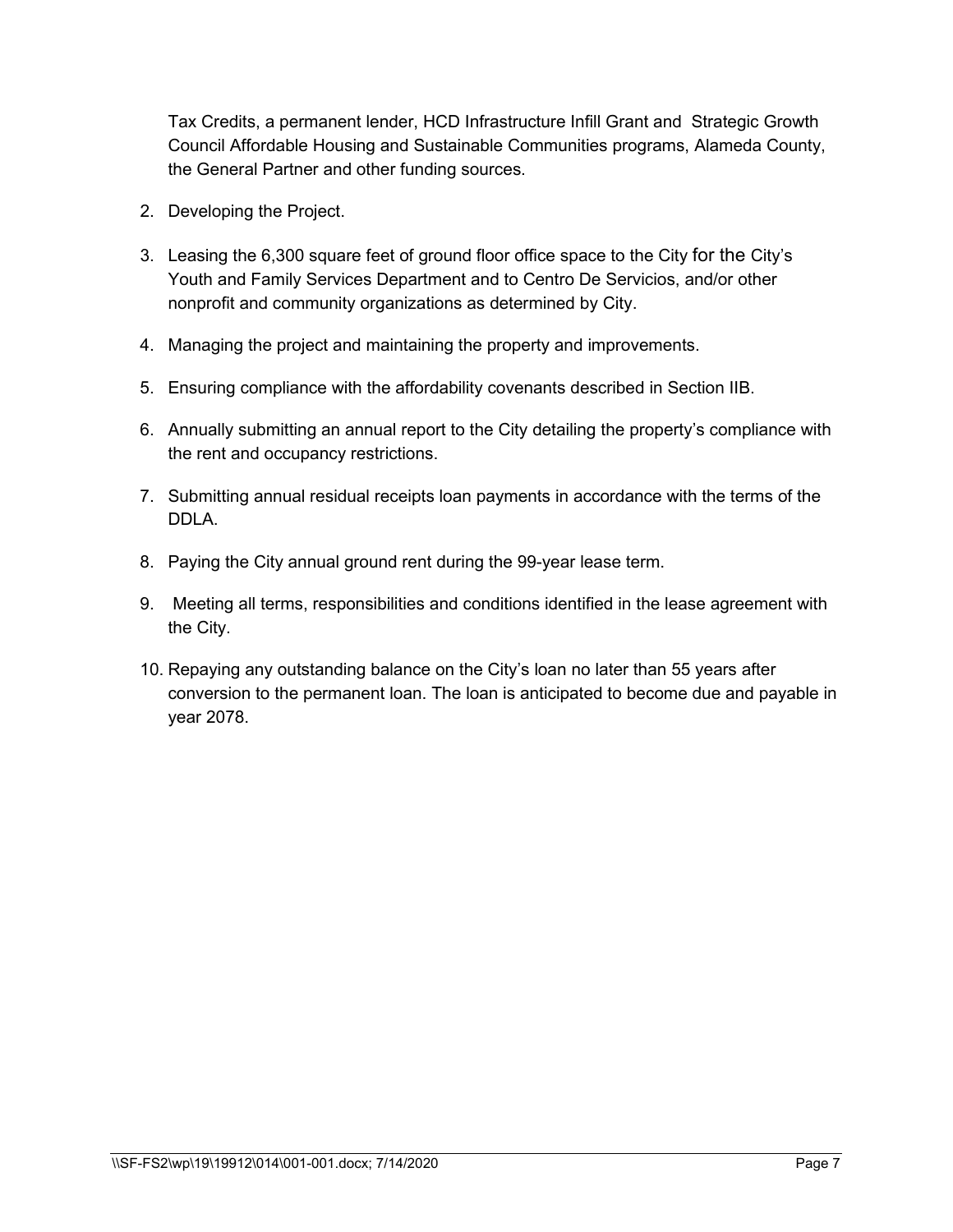# **III. COST OF THE AGREEMENT TO THE CITY**

This section presents the total and net cost of the Agreement to the City that will be funded from Low and Moderate-Income Housing Asset Funds and tax increment funds received by the former Redevelopment Agency. Therefore the pertinent expenditures of this transaction are:

- The former RDA's purchase of the property and related expenses; and
- **52.6 million of the \$5.03 million City Loan, or 51.64% of the City Loan, which is being** funded from tax increment and bond proceeds supported by tax increment

The "net cost" of the Project after consideration of the revenues that will accrue to the Low/Mod Fund, if any, is also evaluated. The net cost can be either an actual cost, when expenditures exceed receipts, or a net gain, when revenues created by implementation of the Agreement exceed expenditures.

# **A. Estimated Cost to the City (funded by property tax increment of former Redevelopment Agency and/or Successor)**

The costs to the City associated with this specific transaction that were or are being funded from tax increment include the following:

- the price that the City's former Redevelopment Agency paid to acquire the site;
- **•** relocation costs, third party expenses and site improvement costs associated with acquiring the site;
- site improvements funded by the RDA;
- estimated bond interest carry costs on site acquisition and related expenditures;
- the portion of the City Loan that is being funded from Low and Moderate Income Housing Fund property tax increment; and
- **EXEDENT ENTERT CONTEX 1** estimated interest carry costs associated with the portion of the City Loan that is being funded from bond proceeds.

The breakdown of the City's costs by funding source is as follows: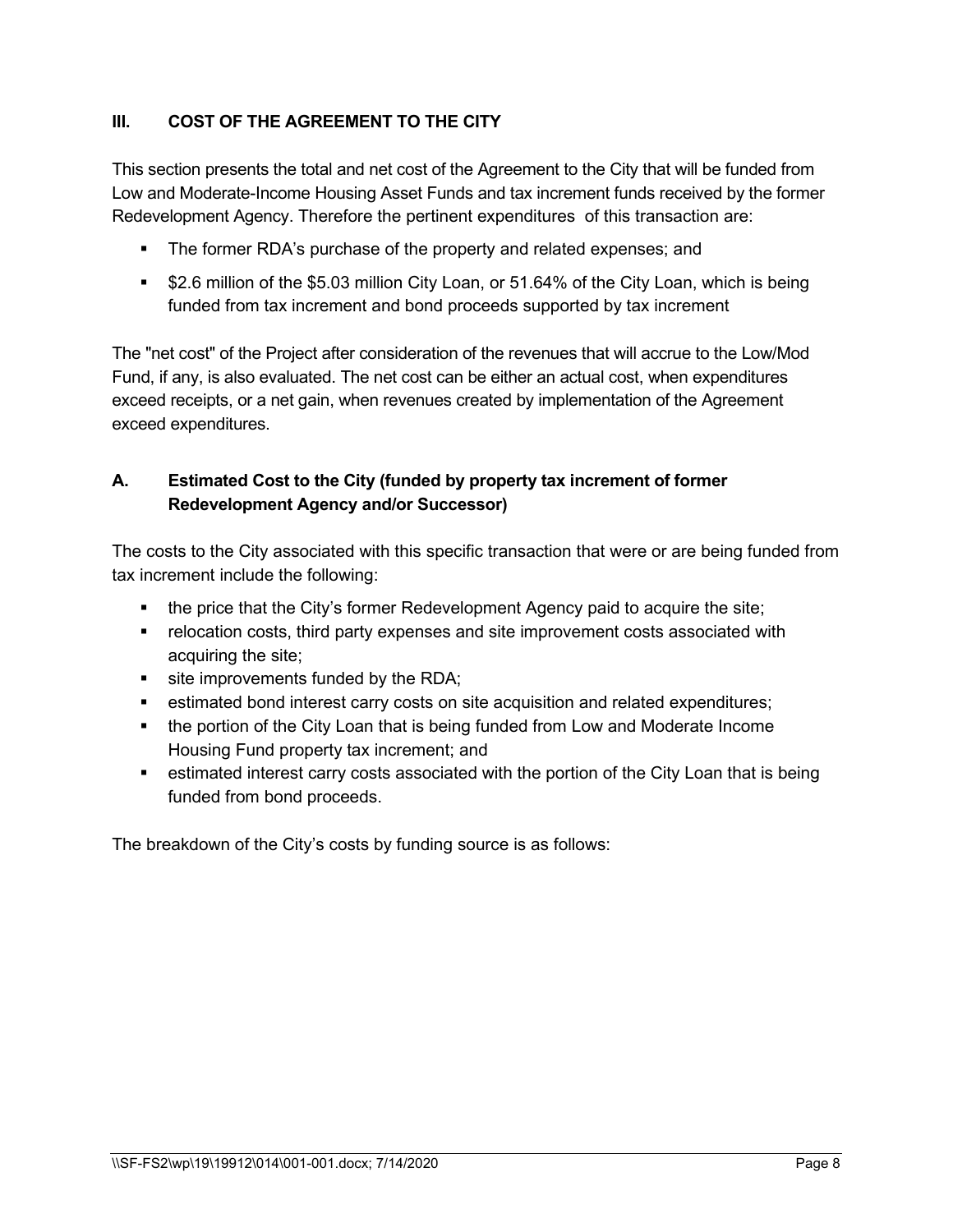|                                                                                       | Cost          | <b>Funding Source</b>                                         | <b>Method for Estimating Cost</b>                                                                                 |
|---------------------------------------------------------------------------------------|---------------|---------------------------------------------------------------|-------------------------------------------------------------------------------------------------------------------|
| <b>Site Acquisition</b>                                                               | \$2,179,585   | 1999 Tax Allocation Bonds;<br>refunded by 2007 and 2017bonds  | Not applicable                                                                                                    |
| <b>Relocation and third-</b><br>party Expenses                                        | \$759,900     | 1999 Tax Allocation Bonds;<br>Refunded by 2007 and 2017 bonds | Not applicable                                                                                                    |
| <b>Interest Costs on Land</b><br><b>Acquisition and</b><br><b>Relocation Expenses</b> |               | Tax Increment                                                 | Acquisition costs' pro rata share of<br>bond issuance applied to debt interest<br>payments through repayment term |
| City Loan funded by TI                                                                | \$1.5 million | Tax Increment                                                 | Not applicable                                                                                                    |
| City Loan funded by<br>bonds secured by TI                                            | \$1.1 million | 2015 bond issue                                               | Not applicable                                                                                                    |
| Interest Carry on \$1.1<br>million portion of City<br>Loan                            |               | Tax Increment                                                 | City's loan's pro rata share of bond<br>issuance applied to debt interest<br>payments through repayment term      |

As shown below, the total cost of this transaction to the City to be funded with property tax increment is estimated to total \$9.57 million in nominal dollars and \$11.68 million in \$2020  $dollars<sup>5</sup>$  $dollars<sup>5</sup>$  $dollars<sup>5</sup>$ 

|                                                         | <b>Nominal Dollars</b> | <b>2020 Dollars</b> |
|---------------------------------------------------------|------------------------|---------------------|
| Site Acquisition/Relocation/Site work                   | \$2,939,000            | \$4,527,000         |
| City Loan                                               | \$2,600,000            | \$2,600,000         |
| Bond Interest Costs, Site Acquisition                   | \$3,455,000            | \$4,075,000         |
| Bond Interest Costs, City Loan                          | \$578,000              | \$480,000           |
| <b>Total Cost to be Funded with Tax Increment Funds</b> | \$9,572,000            | \$11,682,000        |

# **B. Revenues to the City (Low/Mod Fund)**

Under the terms of the Agreement, the City will receive ground lease payments equal to \$1 per year throughout the 99-year term $^6$  $^6$ , a portion of the project's annual residual receipts to lenders proportionate to the share of the City Loan funded with tax increment relative to all loans issued by public lenders, and the outstanding balance of unpaid principal and interest upon the end of the 55- year loan term.

In addition to lease and loan payments, the City will also retain full ownership of the site and improvements upon the termination of the lease. For purposes of this analysis, it is assumed that the improvements will have no value upon the termination of the 99-year lease and that the site retains its current estimated fair market value of \$9.32 million.

<span id="page-8-0"></span><sup>5</sup> For purposes of this analysis a 3% average annual discount factor has been used convert future expenditures into 2020 dollars. The historic CPI has been used to convert past nominal expenditures into 2020 dollars.

<span id="page-8-1"></span> $6$  While ground lease payments may increase after year 55 if the TCAC affordability covenants are lifted, for purposes of this report, it is conservatively assumed that ground lease payments remain at \$1 per year for the duration of the ground lease term.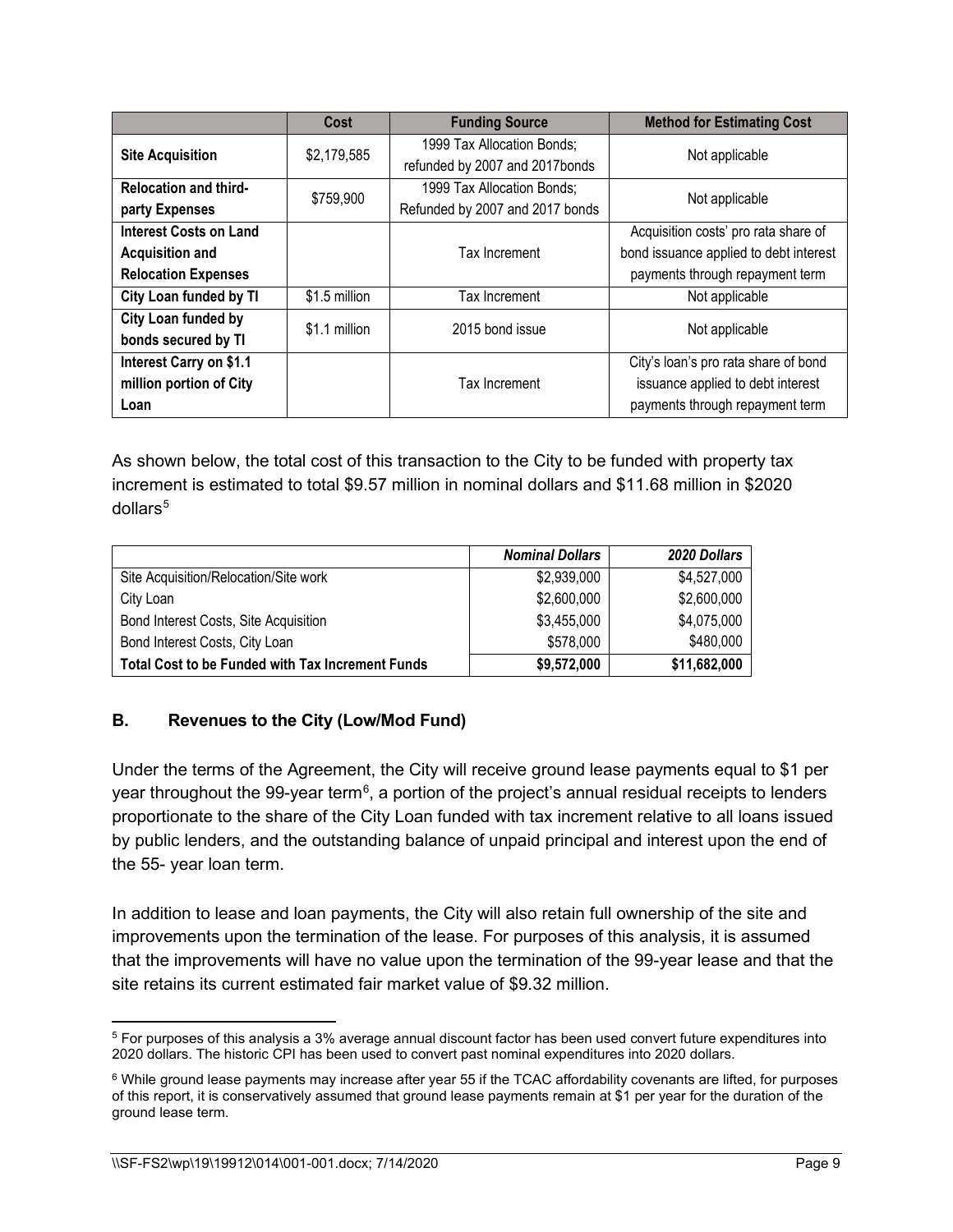Revenues to the City are estimated to total \$171.43 million in nominal terms or \$9.81 million in uninflated dollars.

|                                                                                | <b>Nominal Dollars</b> | <b>2020 Dollars</b> |
|--------------------------------------------------------------------------------|------------------------|---------------------|
| Ground lease payments                                                          | \$99.00                | \$30.00             |
| Annual Residual Receipts + balloon payment at end of 55-year term <sup>7</sup> | \$2,600,000            | \$485,000           |
| Property Value at End of 99-year Lease Term                                    | \$168,836,000          | \$9,320,000         |
| <b>Total Revenues to Repay TI Expends.</b>                                     | \$171,436,099          | \$9,805,030         |

# **C. Net Cost to the City (Low/Mod Fund)**

The net cost to the City resulting from this transaction is the difference between the City's costs funded with property tax increment and revenues to be received by the City. The net cost in current 2020 dollars is approximately \$1.88 million. In nominal (inflated dollars), the transaction is estimated to result in a net surplus to the City of \$161.87 million. The surplus is due to the assumption that that value of the unimproved development site will increase at an annual rate of 3% per year over the 99-year term.

|                      | <b>Nominal Dollars</b> | <b>2020 Dollars</b> |
|----------------------|------------------------|---------------------|
| Costs to the City    | \$9,572,000            | \$11,682,000        |
| Revenues to the City | \$171,436,000          | \$9,805,000         |
| Net Cost to the City | -\$161,864,000         | \$1,877,000         |

<span id="page-9-0"></span> $7$  The total City Loan is \$5.03 million, of which \$2.6 million is funded from tax increment revenues. While the entire City Loan will be repaid upon the termination of the loan term, the focus of the financial section of this report is the portion of the loan funded from tax increment revenues.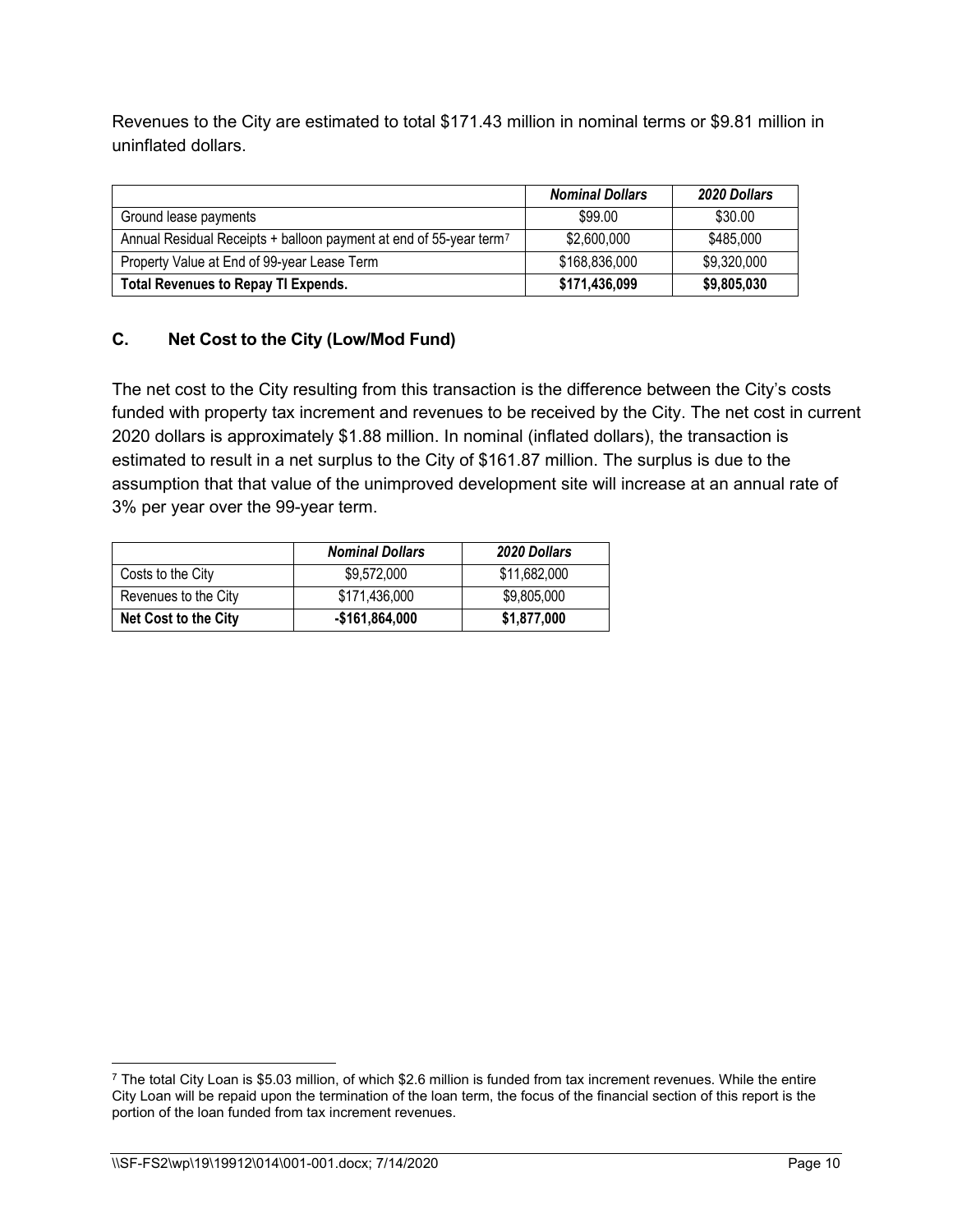# **IV. VALUE OF THE INTEREST TO BE CONVEYED**

#### **A. Reuse Value**

The reuse value of the development site is directly a function of the economics of the property under the specific terms of the transaction. In this case, the Developer will be responsible for developing the property with the proposed project and leasing 80 of the units to income eligible households at restricted rent levels. If operational in 2020, the average monthly rental rate excluding payments for utilities would approximate \$1,177 per month, which is less than 50% of the reported average market rate rent of \$2,415 per month<sup>[8](#page-10-0)</sup> for a two-bedroom unit in Union City as of the first quarter of 2020.

The project is anticipated to generate sufficient cash flow to fund annual operating expenses, capital replacement reserves, an annual administrative fee to HCD, annual debt service on a \$3.57 million loan funded by tax-exempt bonds, and annual asset and partnership management fees. The project's anticipated cash flow is insufficient, however, to fund annual amortization payments on the \$40.5million of financial assistance that is being provided to fund the project's development costs, including the \$5.03 million loan being provided by the City.

Because the project's cash flow is insufficient to cover 100% of capital construction costs, there is not available cash flow to fund a market-rate ground lease payment. Therefore, the near-term reuse value of the property is negligible.

If the TCAC affordability covenants expire and are not replaced by other covenants, then the rental income of the Project will be less constrained and the Property's reuse value could increase. If that occurs, then the property's reuse value will be reevaluated through the preparation of an independent appraisal, who will estimate the fair market value of the leasehold interest over the remaining term of the ground lease. The annual ground lease rate will then be adjusted accordingly.

Upon the expiration of the lease, the City will hold title and all rights to the property, which will afford the City the opportunity to generate a market rate return on the property at that time.

#### **B. Estimated Value at Highest and Best Use**

The most recent appraisal of the property was prepared in October 2019. The appraisal determined that the property's highest and best is for high density residential development consistent with the maximum density as allowed by the City of Union City under the General Plan, and established the property's fee simple value at \$9.32 million with entitlements that would permit the development of 81 residential units. Based on the appraisal, the fair market value of the property at its highest and best use as of the date of conveyance to the Developer is \$9.32 million.

<span id="page-10-0"></span><sup>8</sup> Per Costar.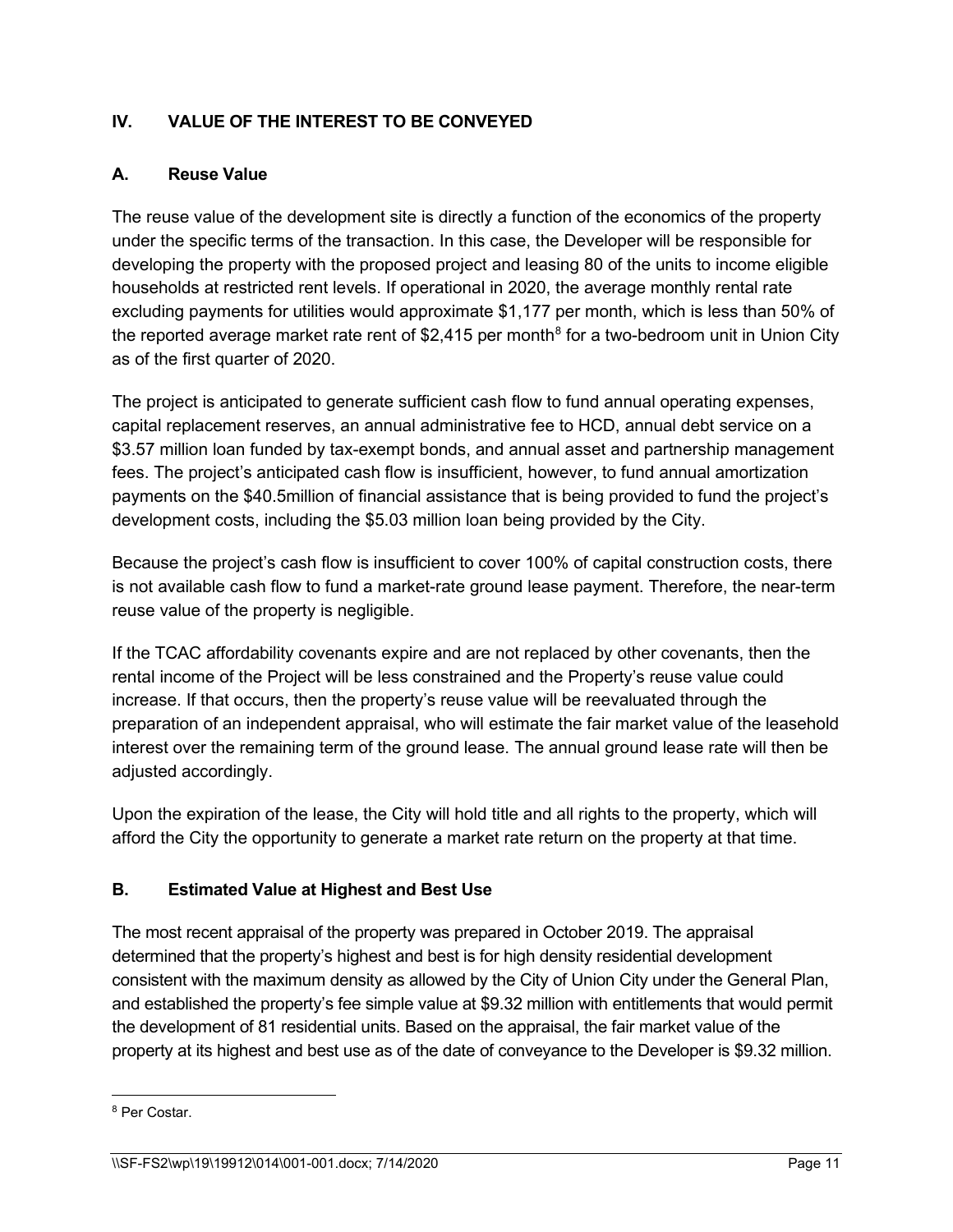# **V. CONSIDERATION RECEIVED AND REASONS THEREFORE**

Under the terms of the Agreement, the base ground lease rate will be \$1 per year, with lease payments totaling \$99 over the 99-year term. As detailed in Section IIA, the ground rent may increase if and when the 41units initially restricted only by TCAC affordability covenants are no longer subject to affordability covenants.

A market rate project would typically make an annual ground lease payment equal to 4% to 7% of the fair market value of the property. Based on the subject site's fair market value of \$9.32 million, a fair market annual ground lease payment would typically range from \$373,000 to \$652,000. As discussed in Section IV.A, the subject project is an affordable housing project with long term restrictions that limit the rents that can be charged to levels that are significantly below market. As a result, the project's economics cannot support 100% of the project's construction costs, much less paying a market rate ground lease payment. The annual lease rate of \$1 is consistent with the property's economics and nominal reuse value if the affordability restrictions remain in place for 99 years. If the restrictions on 41 units are lifted, the ground lease rate will be increased based on the property's fair market value and affordability covenants at that time. This will ensure that the City receives a ground rent that is based on the property's reuse value over the duration of the ground lease term.

Once the lease term expires, the City will have the option to sell the site at its then highest and best use, which will enable the City to receive a price equal to the site's fair unrestricted market value.

#### **VI. PROVISION OF VERY LOW, LOW, AND MODERATE-INCOME HOUSING**

Eighty (80) of the units will be subject to long-term affordable housing deed restrictions that limit the income of eligible households and the maximum rent that can be charged on the units. Thirty nine (39) units will be restricted for 99-years by the Regulatory Agreement between the City and the Developer. All units will initially be restricted by a regulatory agreement between the Developer and the Tax Credit Allocation Committee (TCAC) for a period of not less than 55 years.

As the following chart indicates, during the first 55 years of the regulatory period, sixteen (16) units will be restricted to households earning no more than 20% of the Area Median Income (AMI), eighteen (18) units will be restricted to households earning no more than 40% of the AMI, eighteen (18) units will be restricted to households earning no more than 50% of the AMI, twentytwo (22) units will be restricted to households earning no more than 60% of the AMI and six (6) units will be restricted to households earning no more than 80% of the AMI. On average, the Project will serve Very Low-Income households, with an average affordability level approximating 47% of the AMI.